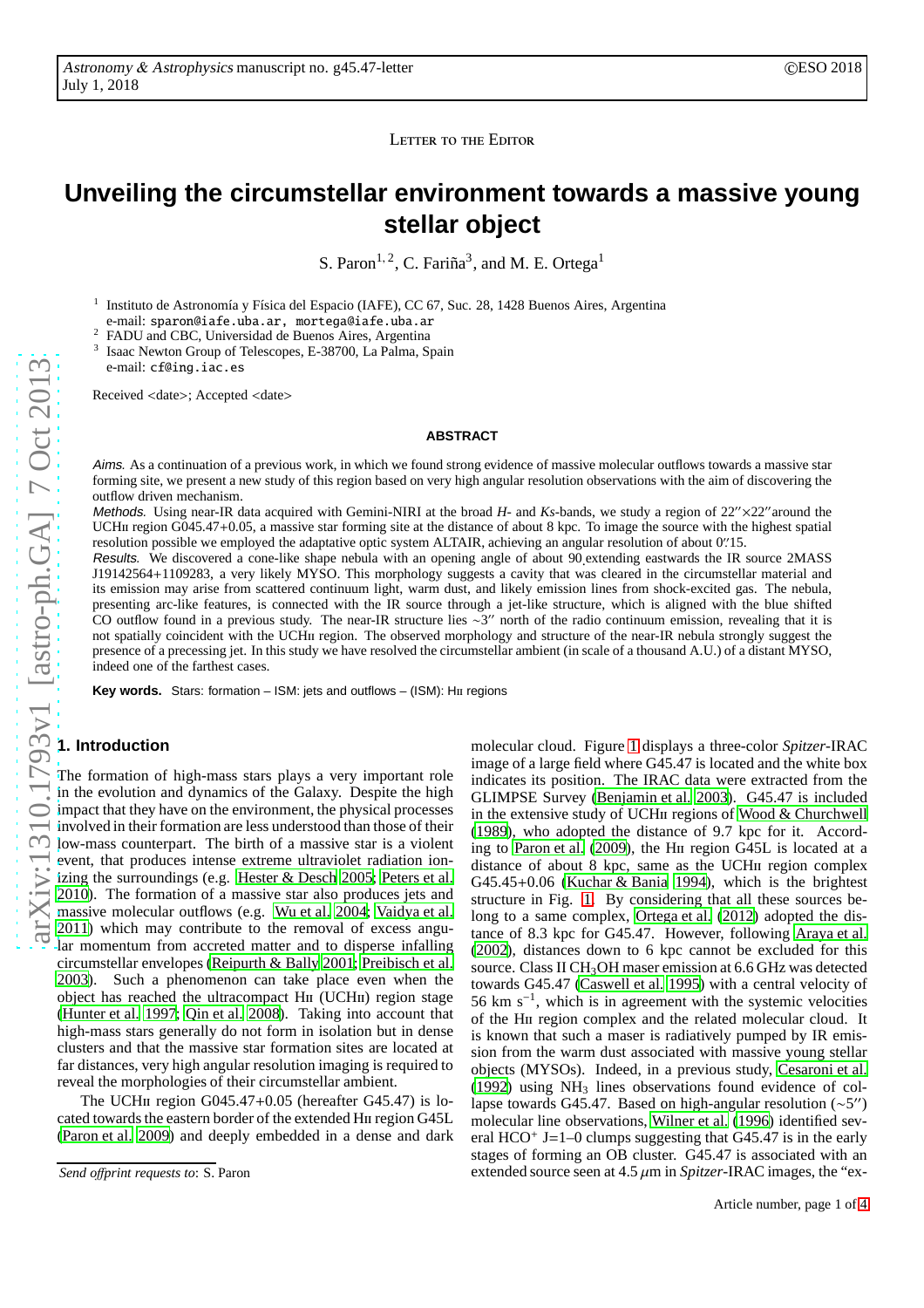tended green object" EGO G45.47+0.05, which was cataloged by [Cyganowski et al. \(2008\)](#page-3-17) as a "likely" MYSO outflow candidate. Recently, [Ortega et al.](#page-3-12) [\(2012\)](#page-3-12) using intermediate angular resolution observations from several molecular transitions, characterized the dense molecular clump where G45.47 is embedded and found strong evidence of outflow activity in the region.

In this study, we report the results obtained from near-IR observations performed with Gemini-NIRI with high-angular resolution towards G45.47.

#### **2. Observations and data reduction**



<span id="page-1-0"></span>**Fig. 1.** Three-color *Spitzer*-IRAC image of a large field where the UCHII region G45.47 is located (8  $\mu$ m in red, 4.5  $\mu$ m in green, and 3.5  $\mu$ m in blue). The white box indicates the field observed with Gemini-NIRI and G45.47 is the extended green source within it.

In this study we analyzed the *H* and *Ks* broad-band images of the UCHii region G45.47 acquired with NIRI [\(Hodapp et al.](#page-3-18) [2003\)](#page-3-18) at Gemini-North. The observations were carried out during April and June 2012 in queue mode (Program GN-2012A-Q-20). NIRI was used with the f/32 camera that provides a plate scale of 0′′.022 pix<sup>-1</sup> in a field of view of 22″ $\times$ 22″. The white box in Fig. [1](#page-1-0) represents the field observed with NIRI centered at RA =  $19^h14^{\overline{m}}25.68$ , dec. = +1109'28.5", J2000. To image the source with the highest spatial resolution possible, NIRI was used together with the Gemini facility adaptive optics (AO) system, ALTAIR [\(Herriot et al. 2000](#page-3-19); [Boccas et al. 2006\)](#page-3-20). For the AO the laser guide star system (LGS) was necessary (with a natural guide star only for tip/tilt correction) because G45.47 is deeply embedded in a dense molecular clump with high extinction and it was not possible to find a nearby star that fulfill the AO brightness requirement in the optical V-band. The available natural tip/tilt star was offset from the UCHii region as well and was relatively faint which resulted in a slight elongation of the PSF, noticeable mainly in the *H*-band. The images in both, *H*and *Ks*-bands were performed using a dither pattern with offsets to sky fields. The images were reduced using standard procedures for near-infrared (near-IR) imaging provided by the Gemini Observatory through the IRAF-NIRI package. The effective seeing was ~0".<sup>15</sup> (as measured as the FWHM of point sources in the field of the final co-added images). After excluding several individual frames with anomalous electronic noise and with evident bad-quality PSFs, the effective exposure times of the final co-added images were 50 s and 120 s for the *Ks*- and *H*-band, respectively. The signal to noise of the extended emission is ∼20 for the *Ks*-band and ∼7 for the *H*-band. The absolute astrometry in NIRI images was performed using three near-IR stars in the field from the 2MASS Point Source Catalog, fortunately the three stars were well distributed in the field allowing a good astrometrical solution.

### **3. Results and discussion**



<span id="page-1-1"></span>**Fig. 2.** Left: *H*-band emission towards G45.47. Right: same field displaying the *Ks*-band emission. The point source 2MASS 19142564+1109283 is indicated and contours of the radio continuum emission at 6 cm are included with levels of 5, 20, and 50 mJy beam<sup>-1</sup>.

The broad *H*-band emission obtained with Gemini-NIRI towards G45.47 is presented in the left panel of Fig. [2,](#page-1-1) while the right panel displays the broad *Ks*-band emission of the same field. Both images were slightly smoothed to better display the diffuse emission that appears at the center of each panel and eastwards the point source 2MASS J19142564+1109283. This IR source was suggested to be an early B-type YSO by [Ortega et al. \(2012](#page-3-12)). The diffuse emission, better appreciated at the *Ks*-band, shows a nebula with a cone-like shape displaced ∼3 ′′ northwards the peak of the radio continuum emission at 6 cm, which is displayed with contours. The radio continuum data was extracted from the RMS Survey [\(Urquhart et al.](#page-3-21) [2009\)](#page-3-21) and have a synthetized beam size of about 1'.7. This displacement was previously found by [De Buizer et al.](#page-3-22) [\(2005\)](#page-3-22), who used mid-IR data with a resolution >1"2, and they could not fully discard an astrometric problem. Our observations confirm that the near-IR structure does not coincide with the radio continuum emission, evidencing the complexity of this massive star-forming region. Thus, as a first important result, we conclude that the UCHii region G45.47 is not directly related to 2MASS J19142564+1109283 and its associated near-IR nebula. This is a similar case as found towards the hot molecular core G9.62+0.19, where some UCH<sub>II</sub> regions, bright in radio continuum, have not any counterpart in near-IR [\(Linz et al. 2005\)](#page-3-23). It seems to be common to find secondary cores slightly separated from UCH<sub>II</sub> regions (e.g. [Beuther et al. 2007\)](#page-3-24).

Figure [3](#page-2-0) shows a zoom-in of the *Ks*-band image with some emission contours to better display the morphology. The conelike nebula, with an opening angle of about 90, presents arc-like features with concave faces pointing to the IR source. These features seem to be connected to the IR source by a jet-like structure aligned with the blue shifted CO outflow found by [Ortega et al.](#page-3-12) [\(2012\)](#page-3-12). Figure [4](#page-2-1) presents the *Ks*-band emission with contours displaying the blueshifted <sup>12</sup>CO J=3–2 outflow and the 4.5  $\mu$ m IRAC emission. In the image, the blue arrow indicates the mentioned alignment. Thus, we suggest that the CO outflows are not related to the UCHii region G45.47. The driving source of the outflows should be 2MASS J19142564+11092832.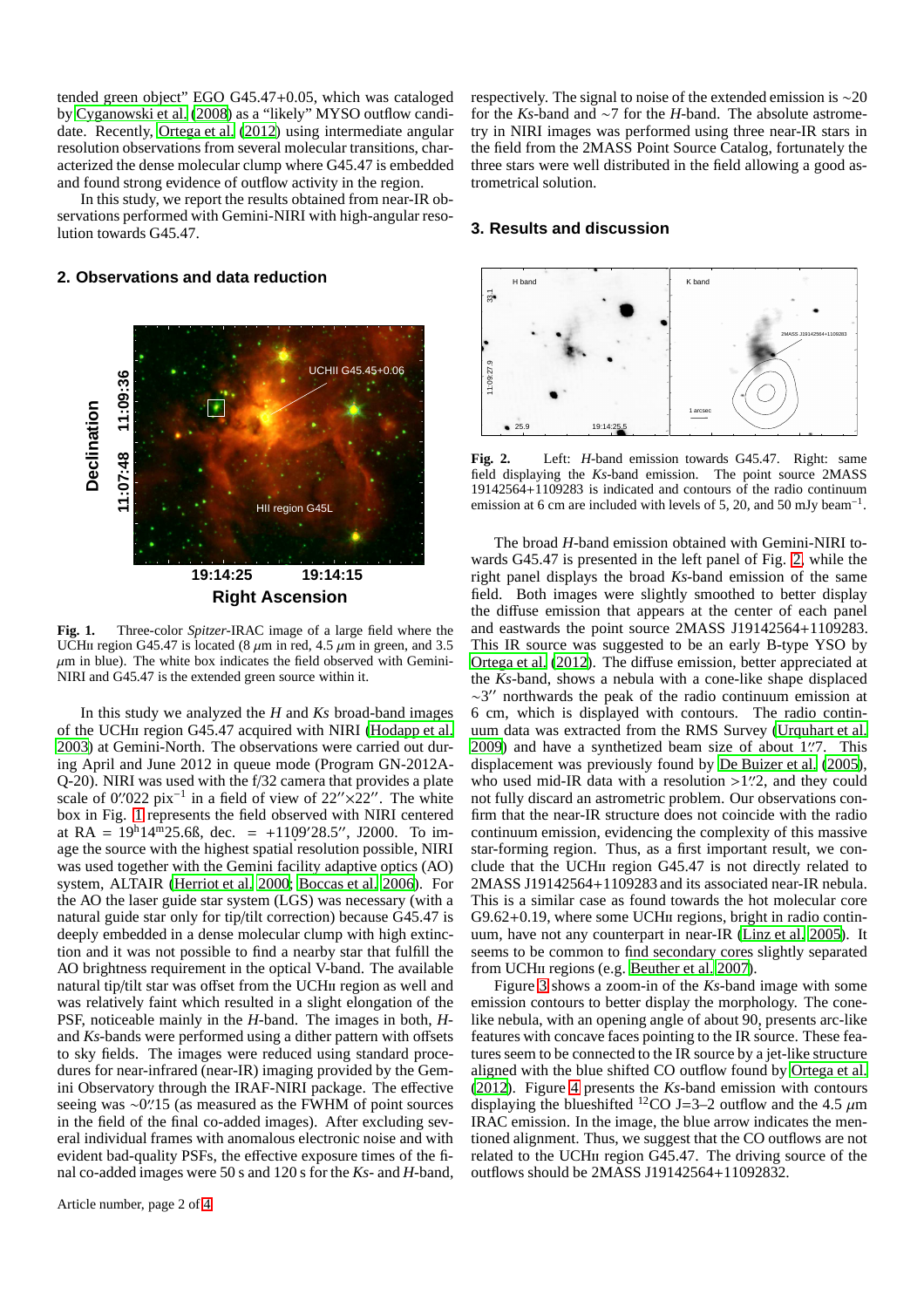

**Fig. 3.** Zoom-in of the *Ks*-band emission showing the cone-like shape nebula. Contours were included to better appreciate the morphology.

<span id="page-2-0"></span>

<span id="page-2-1"></span>**Fig. 4.** The box shows the field observed with Gemini-NIRI and displays the broad *Ks*-band emission. The blue contours are the blueshifted CO outflow found by [Ortega et al. \(2012\)](#page-3-12) and the black ones represent the 4.5  $\mu$ m IRAC emission delimiting the EGO G45.47+0.05 boundaries. The angular resolution of the CO emission is about 20′′. The blue arrow shows the alignment between the structure that connects the IR source with the near-IR arc-like features and the blueshifted CO out $flow$ 

The wide-angle (∼90◦ ) of the cone-like shape nebulosity pointing to the blue-shifted molecular outflow strongly suggests that the IR emission arises from a cavity cleared in the circumstellar material. The diffuse nebulosity seen at the *Ks*-band may be due to a combination of different emitting processes: continuum emission from the central protostar that is scattered at the inner walls of a cavity, emission from warm dust, and likely line emission from shock-excited H2, among other emission lines (e.g. [Bik et al. 2006\)](#page-3-25). The *H*-band emission shown in Fig. [2](#page-1-1) (left), which presents a similar morphology as the *Ks*-band image, may also arise from scattered light and warm dust, and additionally from excited [FeII], tracer of the innermost part of jets that are accelerated near the driving source [\(Reipurth](#page-3-26) et al. [2000\)](#page-3-26). It is important to note that we do not detect any similar feature related to the red-shifted molecular outflow detected by [Ortega et al.](#page-3-12) [\(2012\)](#page-3-12). This may be due to that the red-shifted component should be much fainter than the blue-shifted one because it is pointing away from us, which implies a higher extinction. Several studies show similar nebulosities related to MYSOs which are associated only with the blue-shifted outflow cavity (e.g. [Preibisch et al. 2003;](#page-3-5) [Kraus et al. 2006](#page-3-27); [Weigelt et](#page-3-28) al. [2006\)](#page-3-28).

An outstanding unsolved problem concerning to jet-driven outflow models is how highly collimated jets can produce the wide-angle outflow cavities that are usually observed in massive protostellar envelopes [\(Mundt et al. 1990](#page-3-29); [Konigl & Pudritz](#page-3-30) [2000\)](#page-3-30). Two possible scenarios have been proposed to explain this. One of them proposes a wide-angle structure produced by the winds of the YSO with a density enhancement along the axis exhibiting a collimated jet-like appearance [\(Shu et al. 1995;](#page-3-31) [Reipurth & Bally 2001\)](#page-3-4). [Weigelt et al.](#page-3-28) [\(2006\)](#page-3-28) found that the cavity opening angle increases with increasing luminosity of the central source, supporting the hypothesis that a wide-angle stellar wind plays an important role in driving the outflows. In the second scenario, the wide-angle cavities are proposed to be excavated by the action of collimated precessing jets. [Kraus et al.](#page-3-27) [\(2006\)](#page-3-27) suggest that a precessing jet might explain the difference between the outflows widths observed towards low- and highmass YSOs, adding support to a common collimation mechanism. According to the authors, the precession of a jet may be produced in a binary system where the rotational axis of the jetdriving star is misaligned with the orbital plane of its companion, or may be due to anisotropic accretion events that alters the angular momentum vector of the protostar disk.



<span id="page-2-2"></span>**Fig. 5.** Up: *Ks*-band emission towards G45.47. Some contours are superimposed and two arc-like features are remarked in red (feature A) and blue (feature B). Bottom: sketch of a likely scenario: a precessing jet coming to us describing an anticlockwise helicoid. The observed arc-like features A and B are remarked.

The wide-angle stellar wind and precessing jets models predict different geometries, which can be observationally distinguished. In the former model, the collimated jet-like structure is seen along the flow axis and the emission of the nebulosity structures exhibits a highly axial symmetry. On the other hand, in the precessing jet model, as the jet is free to move through the cavity, it is expected to observe asymmetries between the jet position and the emission from the nebulosity. In our observations, the most prominent arc-like structure (named A in Fig [5-](#page-2-2)up) is connected to the IR source through an elongated feature that may trace the most recently ejected material from the protostar. A clear asymmetry between the axis of the arc-like feature and the elongated feature is observed, which discards a wideangle stellar wind scenario. A less conspicuous arc-like structure (the base of the cone-like structure; named B in Fig. [5-](#page-2-2)up) can be observed towards the east. This portion of the nebulosity is clumpy and its concavity points to the IR source as in the case of